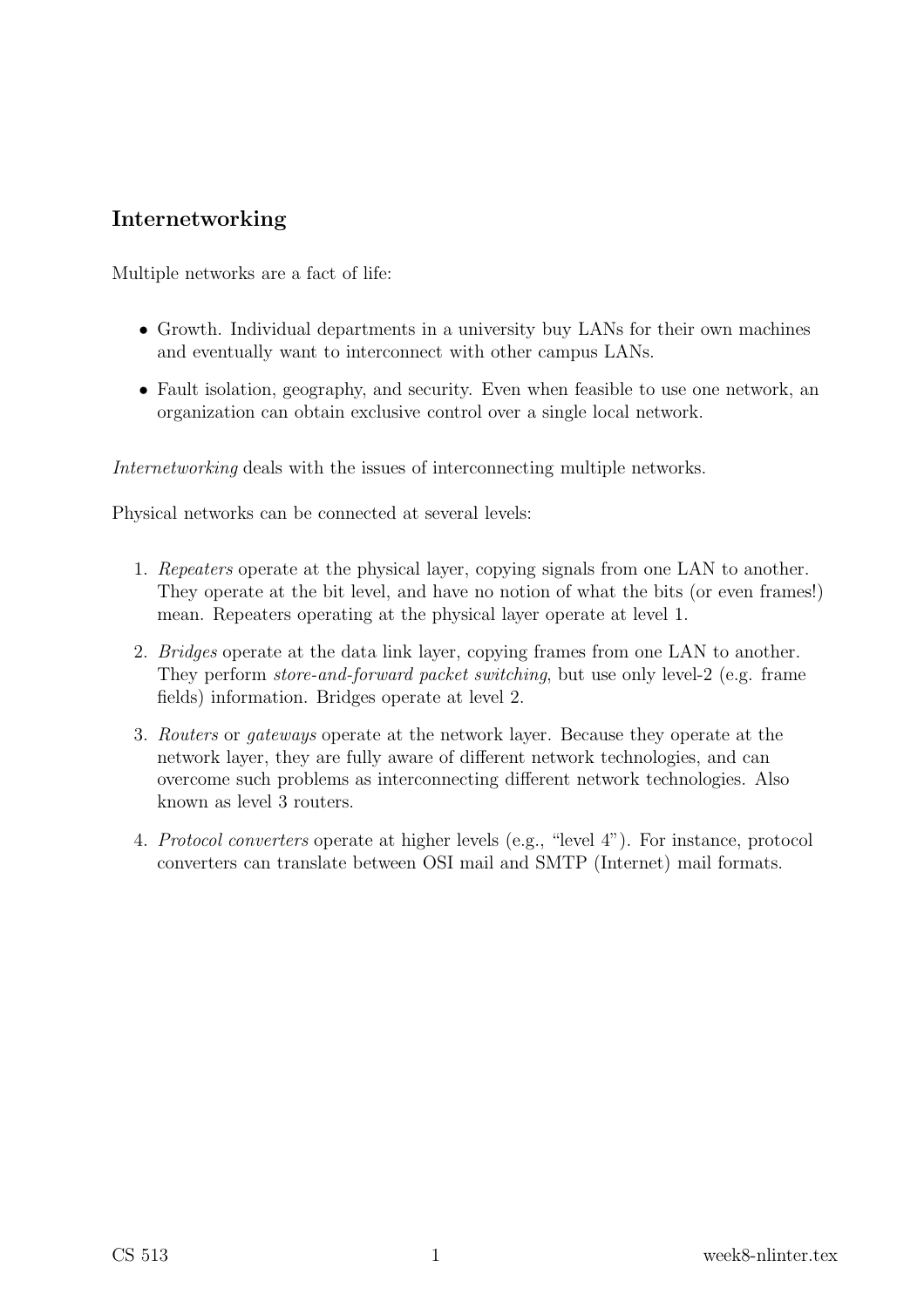# Bridges

The idea behind *bridges* is to *transparently* interconnect LANs. By transparently, we mean that a host treats all other hosts as if they were attached to the local LAN, when in fact, they may be connected to remote LANs.

Bridges operate in promiscuous mode, reading every frame on a LAN, regardless of who it is addressed to. The decision as to where to forward a frame (if at all) is made by looking only at the frame's header. That is, a bridge does not look inside the data portion of the frame (hence, level 2).

Bridges run into immediate difficulties. In particular, frame format and service provided differ for each LAN type:

- Maximum frame size: 802.3: 1518 bytes; 802.4: 8191 bytes; 802.5: unlimited. It is simply not possible for an ethernet to carry large frames originating from token ring LANs.
- Different operating speeds: Token rings operate at 4 (or 16) Mbps, while 802.3 operates at 10Mbps. Bridges will have to buffer frames. When congested, bridges must discard frames.
- Differing semantics: What should the 802.5 "copy" bit mean in bridged environments? The sending host may declare a destination down if the copy bit is not set, but is it correct for the bridge to set it? No, because the bridge may be up, although the actual destination host may not be.

In addition, host software that assumes hosts are on the directly connected LAN may fail. For example, if a destination is actually behind several bridges, the round trip delay to the destination may be higher than the sender assumes, and the sender may time out and retransmit too soon.

Priorities: How should one interpret the priorities of frames on one type of LAN when forwarding across another? CSMA/CD LANs do not support priorities, while priorities mean different things for token ring and token bus networks.

Conclusion: Bridging arbitrary networks is infeasible in the general case. In particular, the information needed to handle the above issues properly are not available at level 2. Indeed, that is why there is a network layer in the first place.

Note, however, that some vendors sell such products anyway, ignoring the difficulties.

There are two types of bridges on the market today: *spanning tree bridges* and *source* routing bridges.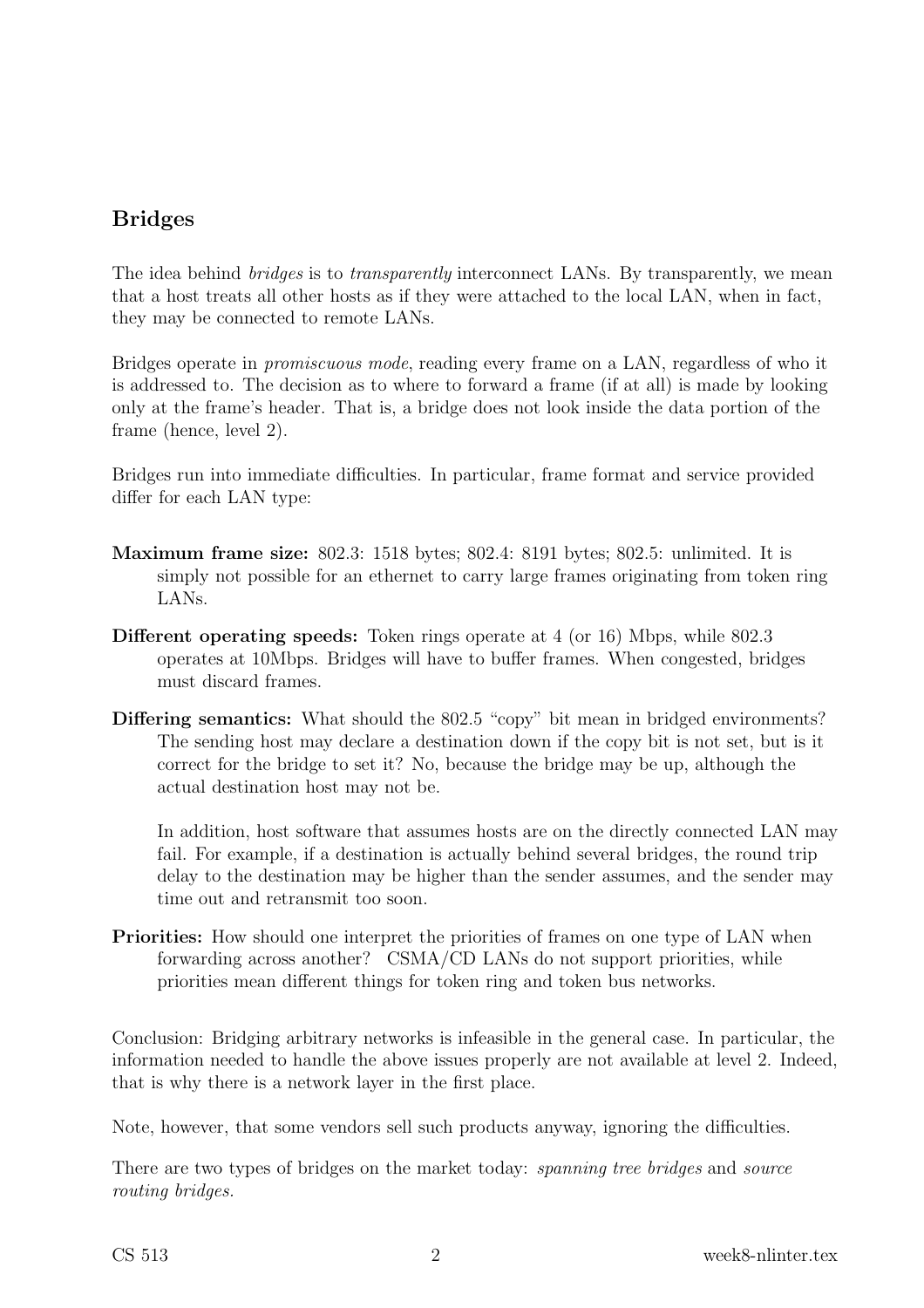## Spanning Tree Bridges

Spanning tree bridges were designed with transparency as a primary goal. A customer should be able to buy a bridge, insert it between two networks, and have everything work correctly with no hardware, software, or configuration changes on either hosts or existing bridges. How do they work?

- 1. Each bridge maintains a table that maps destination addresses to the outgoing interface. (Analogous to routing tables in routers.)
- 2. Bridge operates in promiscuous mode, reading every frame on each of its connected LANs, and the routing decision is made as follows:
	- (a) Extract the source and destination address from the frame, and find the corresponding table entries for each address.
	- (b) If the two table entries point to the same interface, discard the frame. Why? If both pointers point to the same interface, both the sender and recipient are on the same local network (as far as we can tell), and the frame doesn't need to be forwarded.
	- (c) Otherwise, if the two pointers are different, send the frame out on the LAN given by the routing entry for the destination address.
	- (d) If the destination is not in the table, flood the frame on all interfaces (except the one on which it arrived). We don't know where the destination is, so let's be conservative and send it everywhere. That way we can be sure that the packet traverses the LAN on which the destination resides.
- 3. Bridges use backward learning to build tables. They determine which LAN to use to reach destination X by recording the interface on which frames having source address X arrive on.
- 4. The table is a cache; unreferenced entries are periodically flushed, allowing machines to be moved from one LAN to another.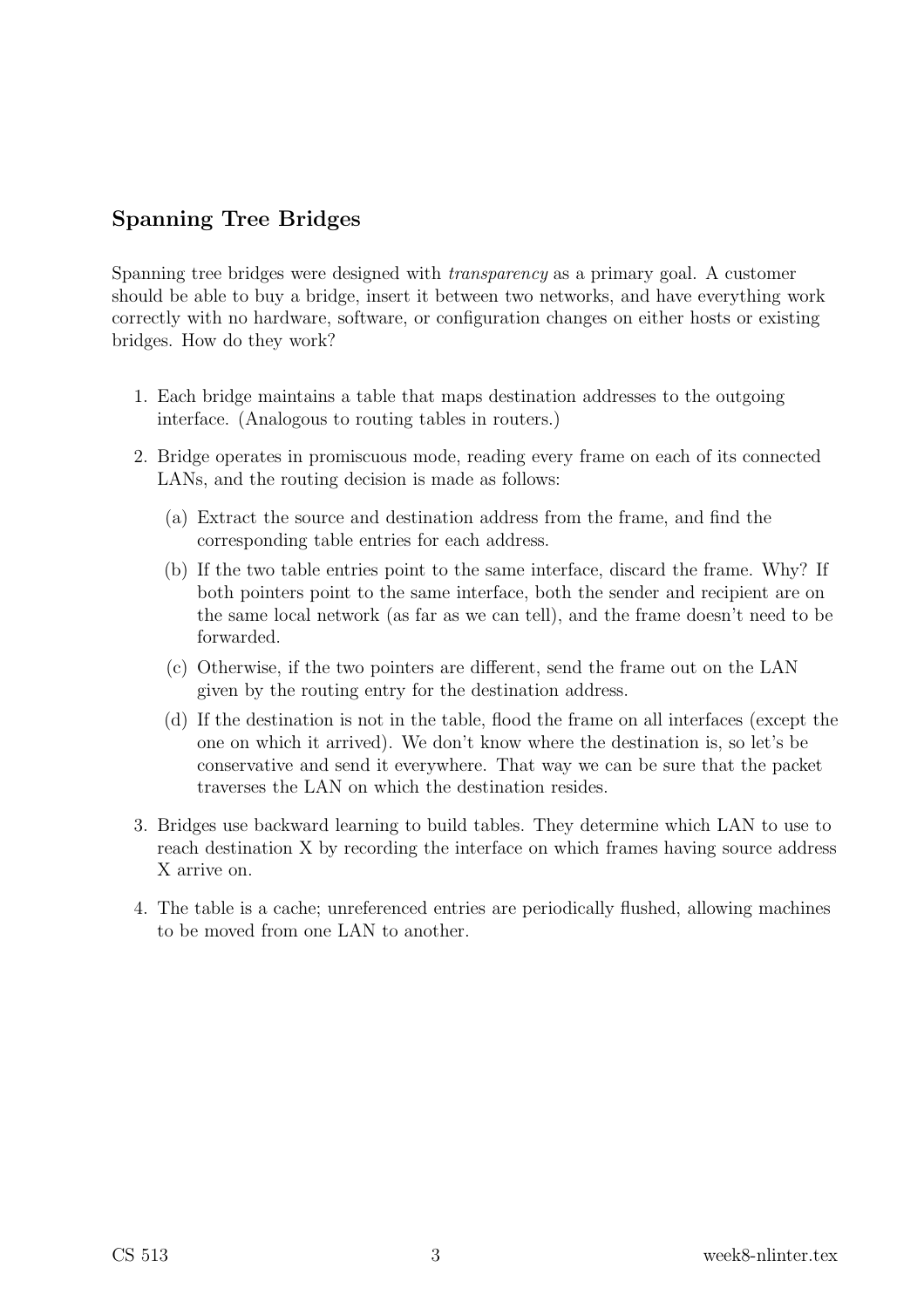### Use of Spanning Tree Bridges

The above approach works only for tree-structured topologies. Why? Frames will loop forever (there is no time-to-live field in LAN frames) if there are multiple distinct paths between any two bridges. To handle arbitrary topologies, bridges use a special protocol to build a spanning tree:

- 1. Bridges that are not part of the spanning tree are unused. That is, they are specifically excluded from the tree and do not forward packets. They are available for backup, however, should one of the other bridges or LANs fail.
- 2. Bridges periodically rebuild tables. They regularly exchange topology information, allowing them to detect the failure of a bridge or LAN. When a bridge or link that is part of the spanning fails, a new spanning tree is constructed.

Advantages: Easy to use. Just install the bridges. No software changes are needed hosts.

Disadvantages:

- 1. Does not support multipath routing. By definition, only the bridges that belong to the spanning tree are used.
- 2. The path between any two hosts may not be the optimal path. An optimal path may traverse a bridge that is not part of the spanning tree and cannot be used.
- 3. Broadcast and multicast frames must be flooded in all cases.

Spanning tree bridges have become extremely popular in CSMA/CD networks.

Vendors also offer bridges that connect LANs separated by fiber or phone links.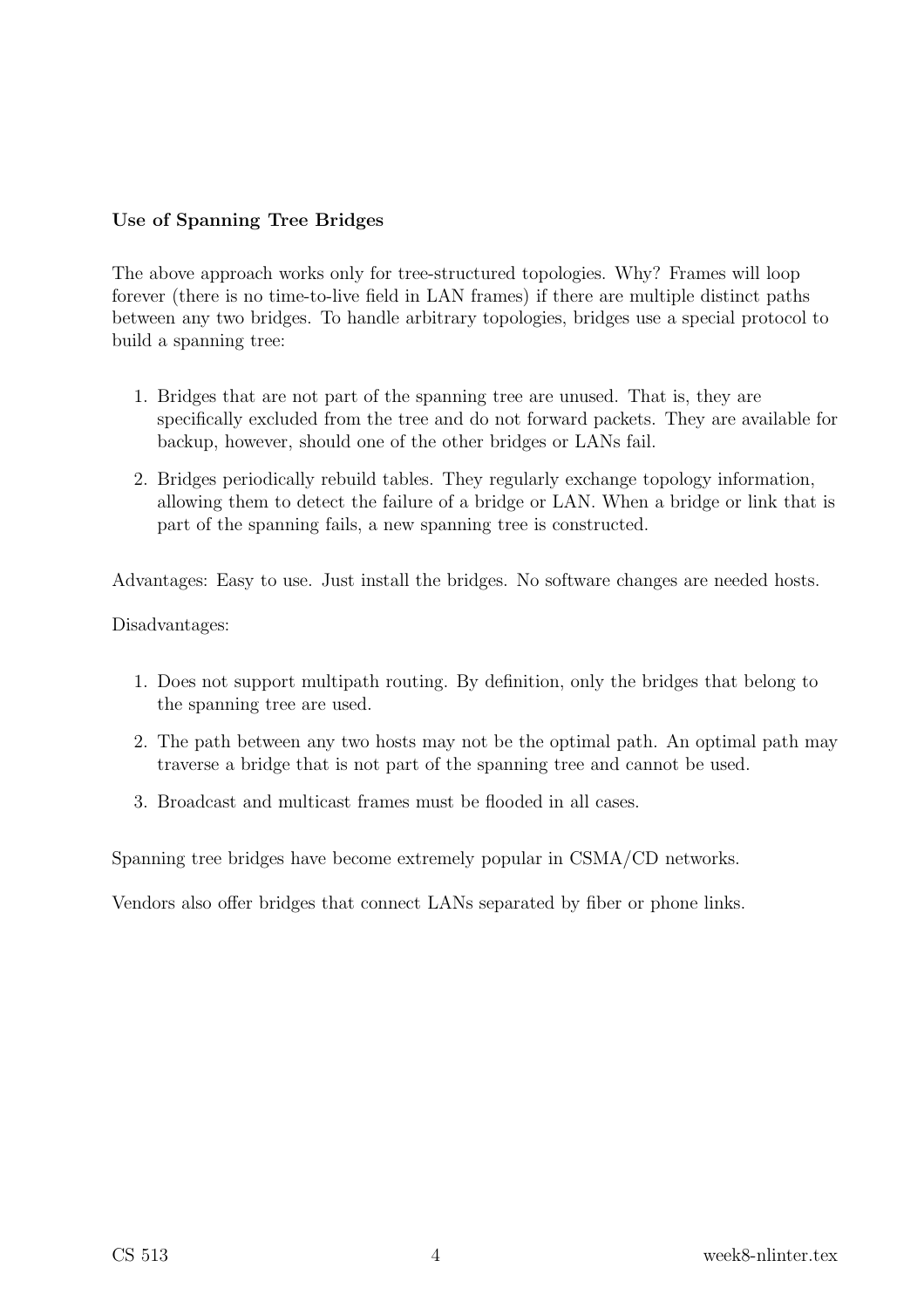## Source Routing Bridges

Source routing bridges take a completely opposite approach from spanning tree bridges:

- 1. They are not transparent. Hosts treat frames sent locally differently from those sent through bridges. Conceptually, the sending host specifies a road map saying which bridges the frame must go through to reach its destination.
- 2. Each LAN is assigned a 16-bit LAN number, and each bridge on a LAN is assigned a 4-bit bridge number. The numbers must be unique and are set by the network administrator.
- 3. Each frame carries a source route listing the path the frame is to take. The path consists of a sequence of [LAN number, bridge number] pairs.
- 4. Sending hosts (rather than bridges) responsible chooses the source route. Host selects paths by broadcasting (flooding) special discovery frames. A discovery frame includes space for each bridge to add its number to the recorded path.
- 5. Eventually, a discovery frame reaches the destination host, which returns it to the sender. Each returned message contains a viable path, and the sending host chooses the shortest one.
- 6. How many frames are generated? Unfortunately, the discovery process leads to frame explosion. The destination may receive an exponential number of copies of the original frame.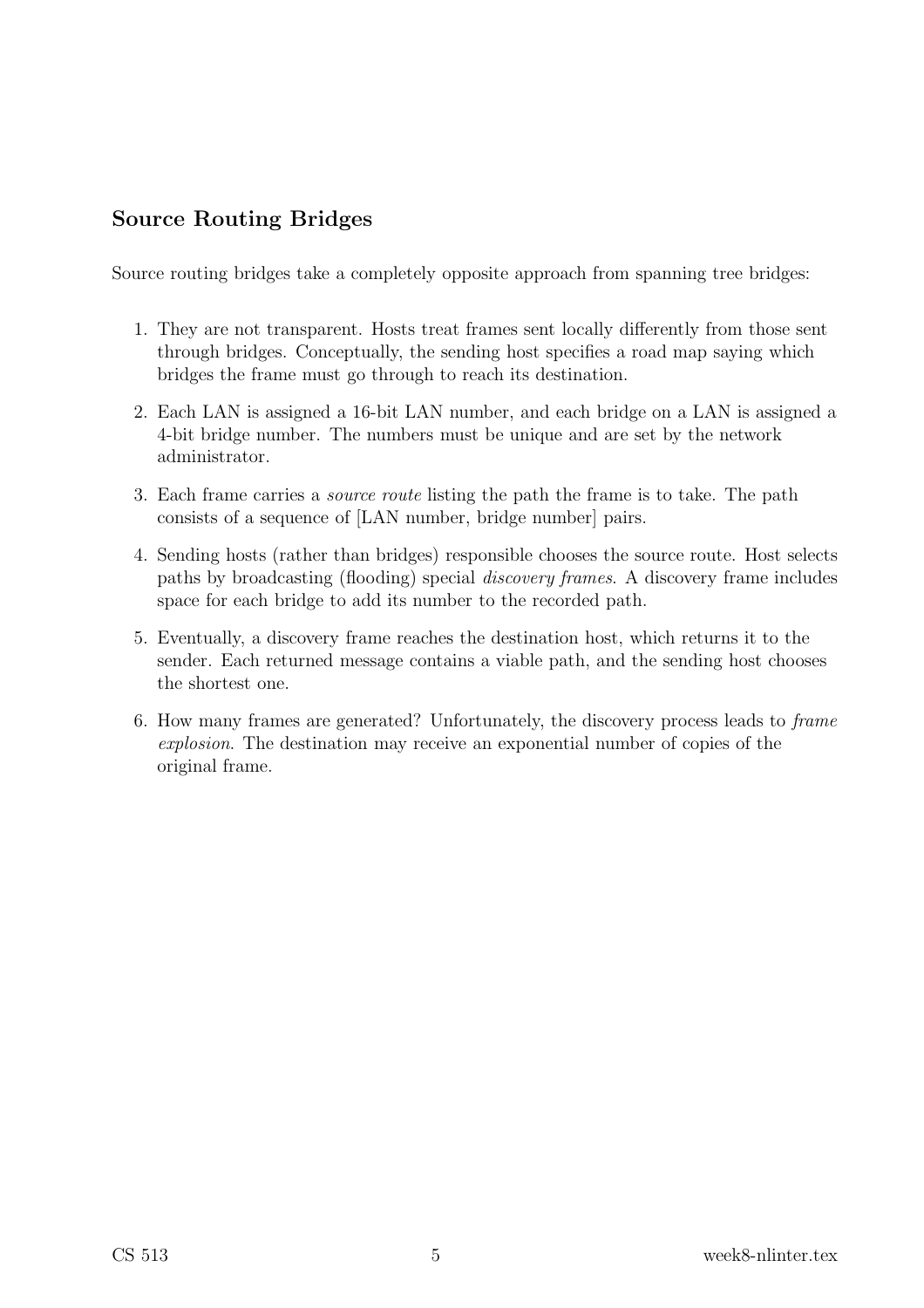#### Use of Source Routing Bridges

Advantages: uses the optimal route. Also can make use of multiple paths to same destination. Because paths aren't required to always lie along the spanning tree, better use of resources.

Disadvantages:

- 1. Not transparent to hosts; hosts must participate in source routing. This is a significant disadvantage.
- 2. Installing new bridges non-trivial. Specifically, a system administrator must assign LAN numbers and bridge numbers. Improper configuration leads to disaster.
- 3. Each host must detect bridge failure on its own (e.g., using timeouts). With spanning tree bridges, the bridges hold that responsibility, and once they have reconfigured, all hosts start using the new path at the same time.

Not surprisingly, IBM supports source routing bridges, while DEC supports spanning tree bridges. IBM markets token ring networks, while DEC has always been big on Ethernets.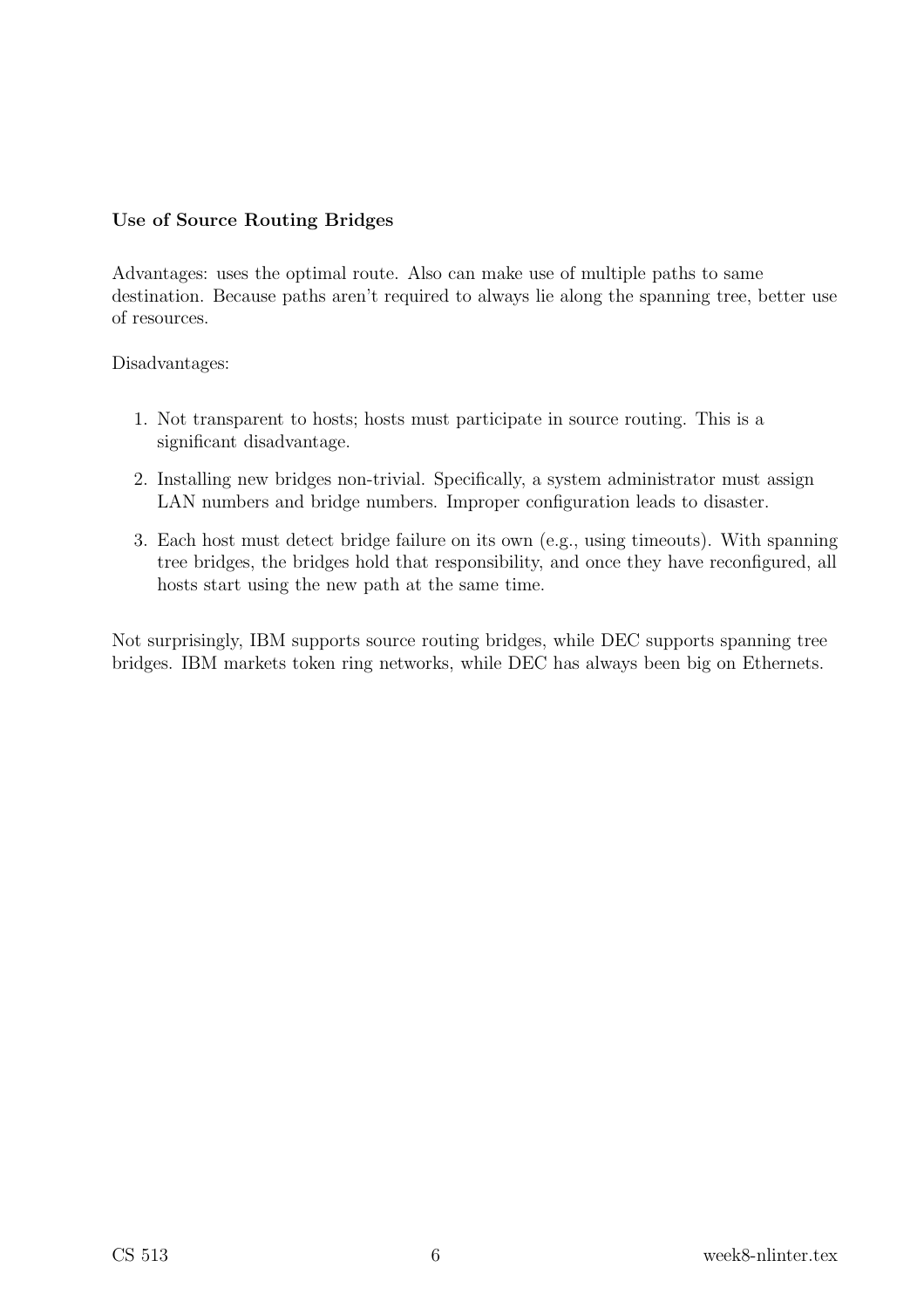## Gateways/Routers

Can use terms interchangeably or think of routers as within a subnet (same network) versus gateways (between subnets). Text calls gateways multi-protocol routers.

Gateways are packet switches that operate at the network layer (level 3).

Operating at the network level gives gateways increased flexibility compared to bridges in terms of:

- 1. Translating addresses between dissimilar networks.
- 2. Fragmenting large packets for transmission across networks that carry only small maximum packet lengths.
- 3. Selecting an appropriate path through the subnet.
- 4. Enforcing policies (e.g., don't forward any local packets off of this network).

Because gateways do more work than bridges, they generally run slower than bridges.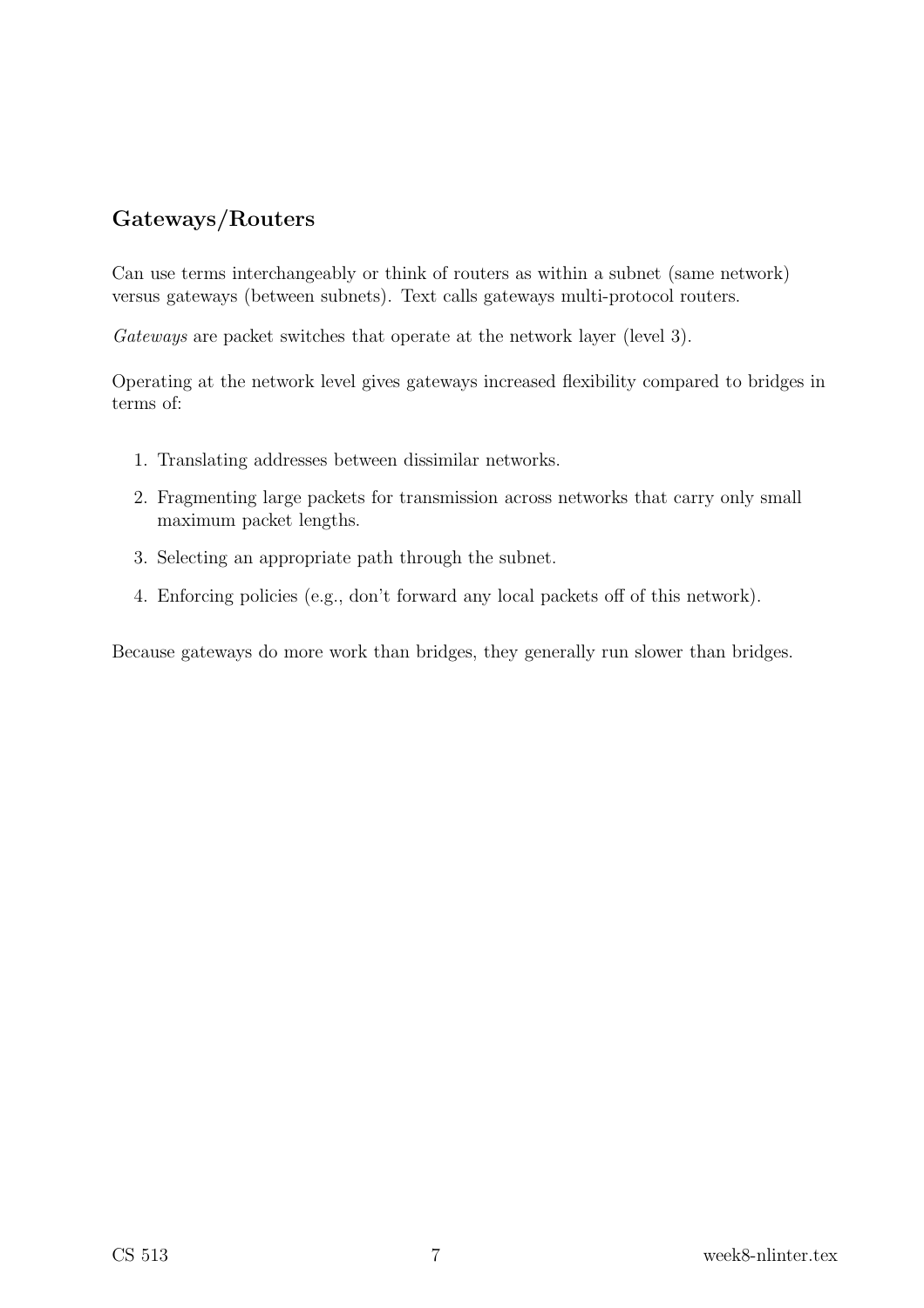### Gateway Ownership

One issue that arises with gateways is who owns them. Typically, bridges connect LANs of one organization, and the issue does not arise there. The ownership question is important because someone has to be responsible for the gateway's operation and dual ownership frequently leads to finger pointing when something goes wrong.

One solution is to use half gateways. If two countries are involved, for instance, each country owns its half of the gateway, with a wire separating the two. A special protocol operates over the wire, and each half of the gateway is responsible for implementing the protocol.

For example, the CCITT X.75 standard is used to connect half gateways in connection-oriented networks.

#### Connection vs. Connectionless

Internetworking in a connection-oriented environment operates essentially as in the single network case:

- 1. The sending host opens a virtual circuit, but a circuit goes through gateway hops.
- 2. Any two neighboring gateways at the internetworking level must be connected to a common network.
- 3. Regular router-based virtual circuits connect neighboring gateways on the same physical network).
- 4. The end-to-end virtual circuit is a concatenation of individual virtual circuits through each of the networks along the path.

Connectionless internets operate just as connectionless networks. A host sends a packet to a neighboring gateway, which forwards it the next gateway, and so forth. Just as with connectionless networks, gateways make only a best-effort attempt at delivering the packet.

When a gateway receives a packet, it selects the interface to send the packet out on and encapsulates the packet using the local data link layer format. As a packet moves from gateway to gateway, it is repeatedly encapsulated and unencapsulated as it travels across each network.

Special case is is *tunneling* between same type of networks across a foreign network(s).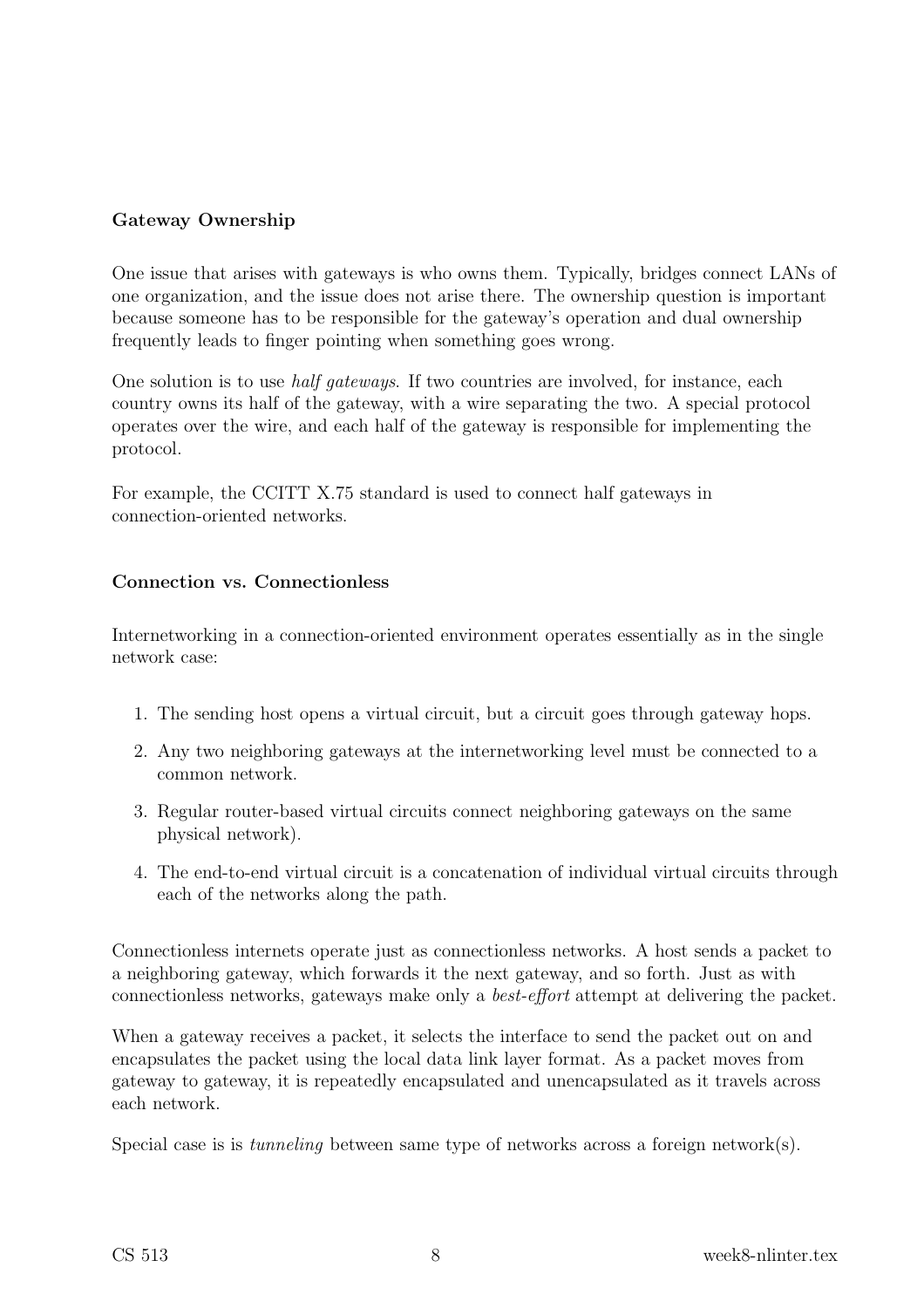## Fragmentation

How does one transmit packets across networks whose maximum transmission unit (MTU) is smaller than the packet being transmitted:

- 1. Connection-oriented internets avoid this problem. How? By selecting a maximum packet size at connection set up time. Once the connection is established, the path never changes, so the sender can select a packet size and never again worry that it will be too large.
- 2. In connectionless internets, the appropriate packet size depends on the path used. Thus, it can change at any time.

In the general case, setting a minimum MTU for all networks is impractical. Why? A minimum MTU would have to be small, yet sending larger packets should be encouraged for efficiency reasons. Solutions:

- 1. Have gateway drop packets that are too large to send across a network and return an error message to the sender. The sending host could then retransmit the data in a smaller packet.
- 2. Have gateway fragment large packets into several fragments, each small enough to traverse the network.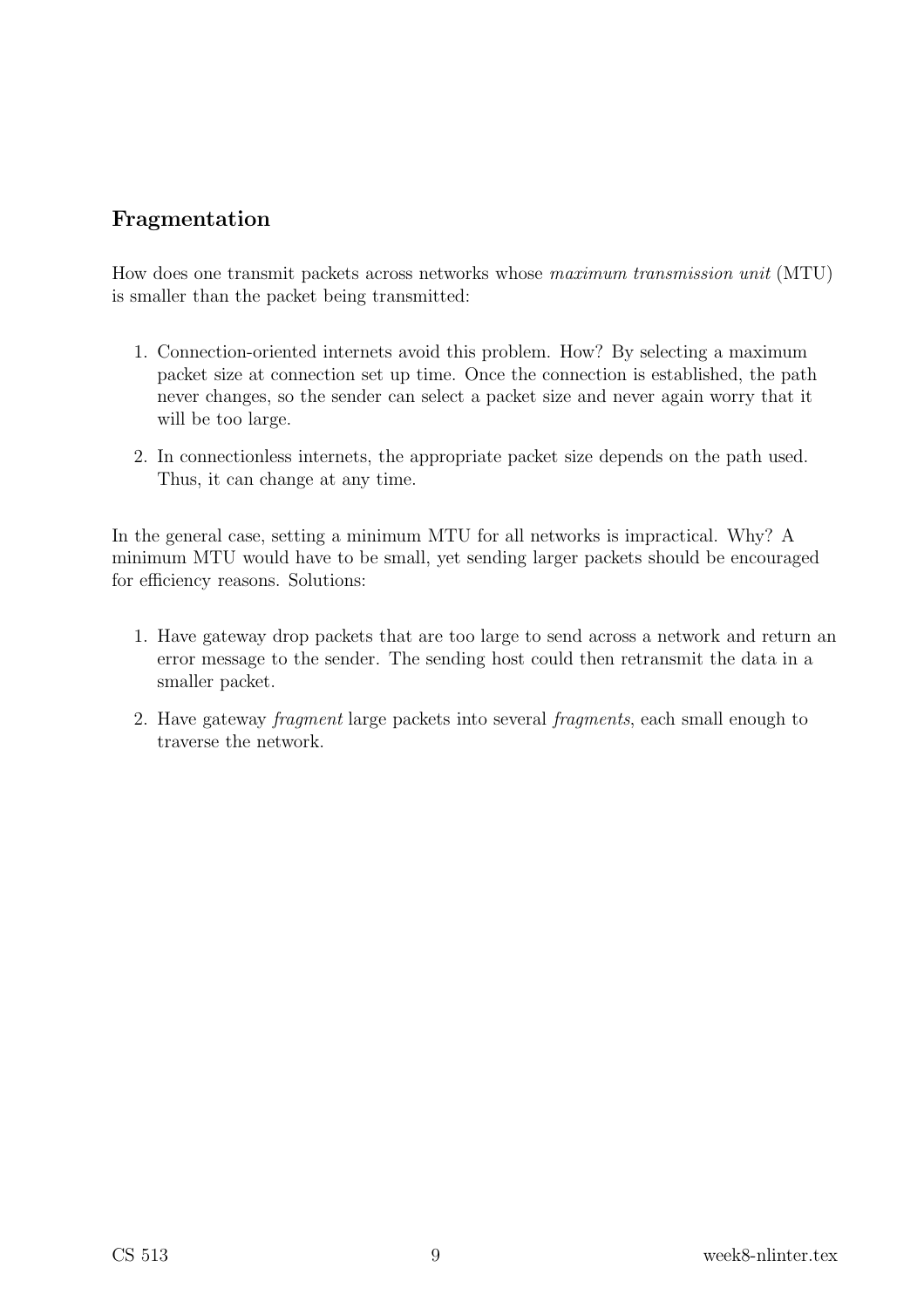### Transparent Fragmentation

With *transparent fragmentation* end hosts (sender and receiver) are unaware that fragmentation has taken place. A gateway fragments a packet, and the next-hop gateway on the same network reassembles the fragments back into the original packet. Drawbacks?

- 1. All fragments must travel through the same gateway. Why? So they can be reassembled by the next-hop gateway.
- 2. Gateways must be careful to avoid reassembly lockup. (The deadlock problem discussed earlier, where a gateway has used up all of its buffer space to hold fragments and can no longer accept new ones).
- 3. Reassembling fragments uses precious gateway resources that could otherwise be used forwarding packets).

Another approach is to have gateways fragment packets, while hosts perform reassembly (if needed). However, now every host must be prepared to do reassembly.

Problems associated with fragmenting:

- 1. Fragmenting increases waste: the sum of the bits of the individual fragments exceeds the number of bits in the original message.
- 2. Loss of a single fragment requires an end-to-end retransmission. That is, the loss of a single fragment has the same effect as losing the entire packet.
- 3. More work to forward three small packets than one large one. The cost of forwarding packets includes a fixed per-packet cost, that includes doing the route lookup, fielding interrupts, etc.